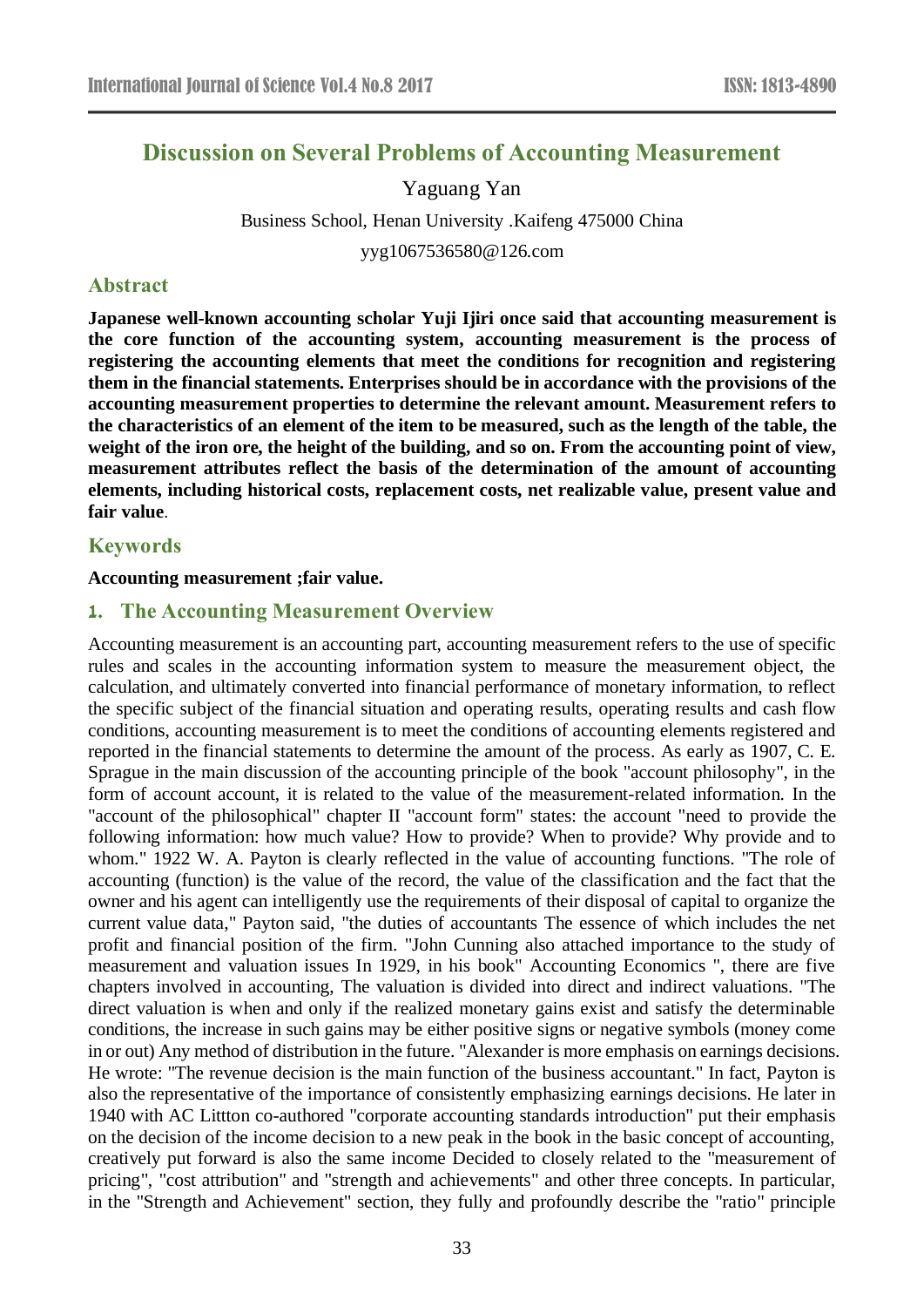in accounting, which is measured by "cost" and "achievement" by "income". As corporate behavior is continuous, its end result is always in the uncertain future. The management, the investor and the government, and all the groups associated with the firm's interests, must not wait until the final outcome of the business On the business progress, in a different period there is a "measurement of the reading", the method is to the period of income compared with the cost of the cost, which is the accounting principle of the ratio. From the historical history of accounting, the publication of Peyton and Littleton's writings (1940) can be used as a measure of the valuation and return of assets. Before the 1940s, the accounting profession attached importance to asset valuation, the balance sheet was listed as the first statement; and in the 20th century, 40 years later, the accounting community turned to emphasis on earnings decisions (through the ratio), income statement Into the actual first report, the role of accounting staff also changed. In fact, Payton and Litton in 1940 have regarded assets as "the unallocated costs of waiting for their fate." The object to be measured should distinguish between financial statements and other financial reports. In the case of financial statements, monetary measurement is the only or major measurement attribute, since it only reflects financial information (if the financial statements are included in the notes, the financial information is mainly reflected). The measurement of the financial statements is divided into two parts: the valuation and the income of the assets (including the three parts of the debt as the negative assets and the owner's equity of the net assets). The so-called income decision generally refers to the income statement (income statement) valuation, that is, by the realization of the principle of recognition of income, according to the principle of distribution costs, to determine the proceeds. In fact, the valuation of assets in addition to determine the financial situation of enterprises, but also to achieve the purpose of revenue decisions.

## **2. Measurement Attribute**

Accounting metering attribute refers to the accounting practice must be measured in the financial accounting features or external forms of expression. Different measurement attributes, will make the same accounting elements of the economy as a different amount of money, so that the accounting information reflects the financial situation and operating results vary widely. With the rapid development of economy, the diversification of accounting information needs and the choice of measurement attributes, so as to form the measurement model which can meet the accounting objectives, it is an important problem that needs to be studied and discussed in the process of accounting reform. So far, there have been five measurement attributes: historical cost, current cost, net realizable value, future cash flow present value and fair value. The emergence of these six measurement properties have their own historical background and advantages and disadvantages.

## **3. Evaluation Of Accounting Measurement**

## (1) Historical cost

Usually the historical cost is for the asset factor, the historical cost measurement attribute to the currency stability as the assumption, to the transaction result as the foundation, can the real and the objective obtains the economic business the information, is easy to be accepted by the information user. The second is that the calculation of profit is not real enough; Third, the ratio of income and cost is not logical unity, and the difference between income and cost is not true. ; Fourth, the operating results and holding income can not distinguish between non-monetary assets and liabilities are underestimated, it is difficult to truly reveal the financial situation of enterprises.

### (2) Reset costs

It is determined by the current market price. Is from the cost point of view to reflect the input value of a business entity. The current cost is conducive to the correct determination of the proceeds and capital preservation, to facilitate the information users to distinguish between the caliber of income, match the logic of the same, the financial statements can provide the current information. Its limitations will now, first, to determine the replacement cost is more difficult, can not fully match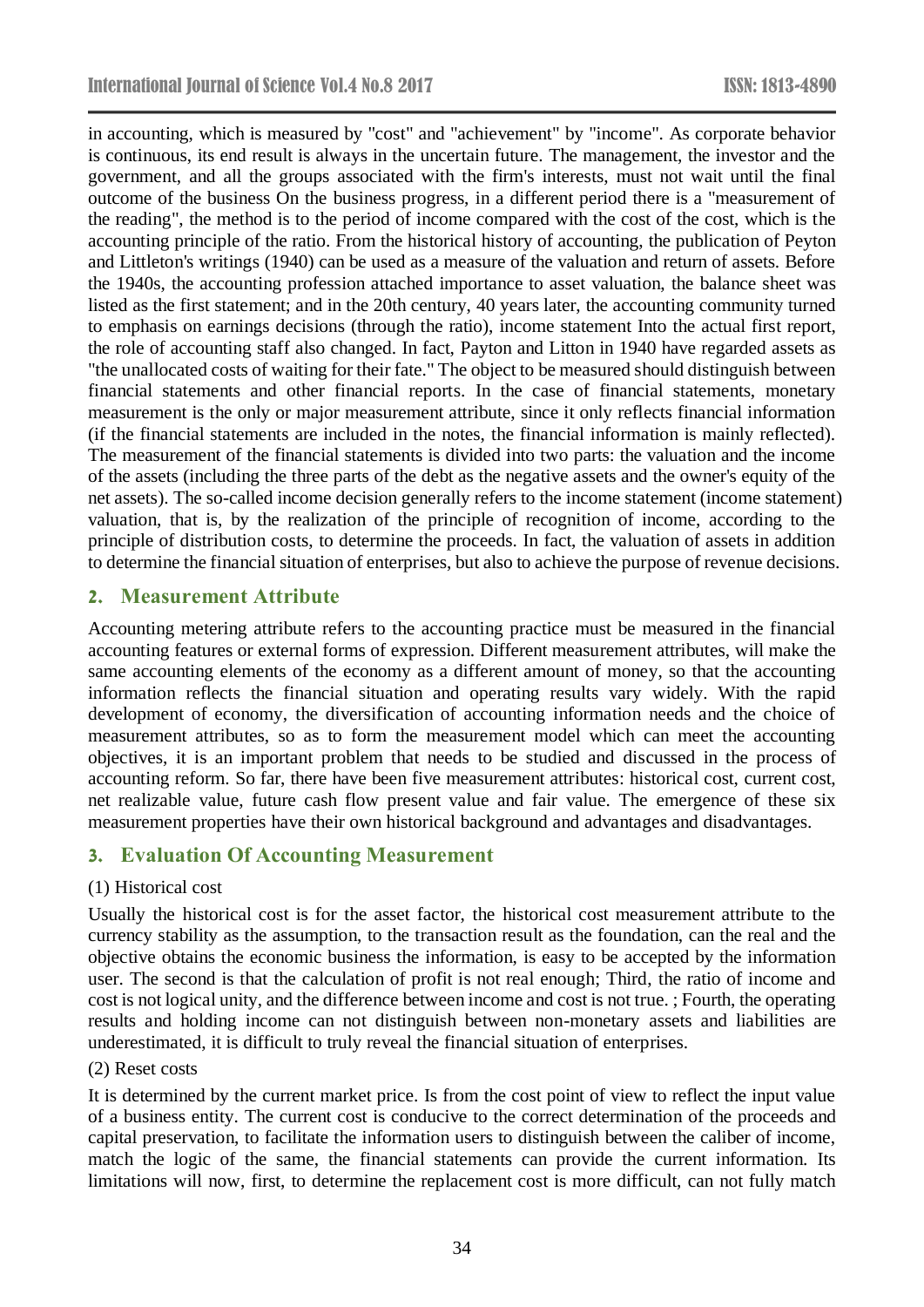with the original holding of assets, thus affecting the reliability of information; Second, the lack of comparability between the statements of the project.

### (3) Net realizable value

Net realizable value refers to unrealized cash or cash equivalents. The ability to reflect information that is equivalent to cash is most relevant to decision making and can overcome the subjectivity of cost allocation. However, the net realizable value is difficult and does not easily reflect the fulfillment of the fiduciary duty. The net realizable value is only used to plan the assets to be sold in the future or the liabilities to be repaid in the future, reflecting the expected liquidity of the firm, which embodies the principle of conservatism, but it can not be applied to all assets of the enterprise.

#### (4) Future cash flow present value

The present value of future cash flows refers to the discount value of an asset that is expected to become cash in the future. Capitalization value focuses on future measurement. The measurement attributes can provide information that reflects the economic value of the subject, and the information has the strongest correlation. However, the subjectivity of interest rate determination makes the reliability of the measurement results worse.

#### (5) Fair value

Fair value refers to the price of the exchange or debt settlement of the parties who are familiar with the transaction in a fair transaction. Is based on the transaction generated by the evaluation of market information, there is an active market transactions in the case of an exchange price, which represents the collective participation of market participants, therefore, the market price is the most fair. However, in practical application, the actual application of fair value is much higher than the scope of the transaction, which is not only applicable to the initial measurement, but also to the subsequent measurement, and the subsequent measurement is mostly in the national accounting standards, accounting system and even accounting practice There is no transaction in the case. The characteristic is that the transaction is the two sides in the voluntary, fair conditions of the transaction, it is the premise of the existence of the transaction, and the transaction can be now, it can not yet achieve the expected transaction. So the fair value is more suitable for future transactions.

## **4. Accounting Measurement Attribute Selection Of The THEORETICAL BASIS And Principles**

#### Theoretical basis:

#### (1) Determination of capital preservation and income

Capital and income are closely linked, only to maintain good capital, only to talk about the recognition of income, that is, the real income should be based on the integrity of the capital and to maintain the same production and business capacity on the basis of the enterprise. There are two views on capital preservation in international financial accounting practice: financial capital preservation theory and physical capital preservation theory. The view of financial capital preservation theory advocates the preservation of monetary capital, depending on the amount of net assets at the end of the period minus the amount of net assets at the beginning of the period, and then the balance after the current owner's investment and the profits distributed to the owner. To achieve financial capital preservation, select the historical cost measurement attributes can be. The idea of physical capital preservation theory advocates the preservation of physical capital, that is, the actual production and management capacity, depending on the current period of income for the current period of the actual capital increase. So that only the current cost, the current market value and other current value as a basis for measurement in order to truly preserve the physical capital. Obviously, different capital preservation concepts and income determination requirements require different accounting metrological attributes to be appropriate.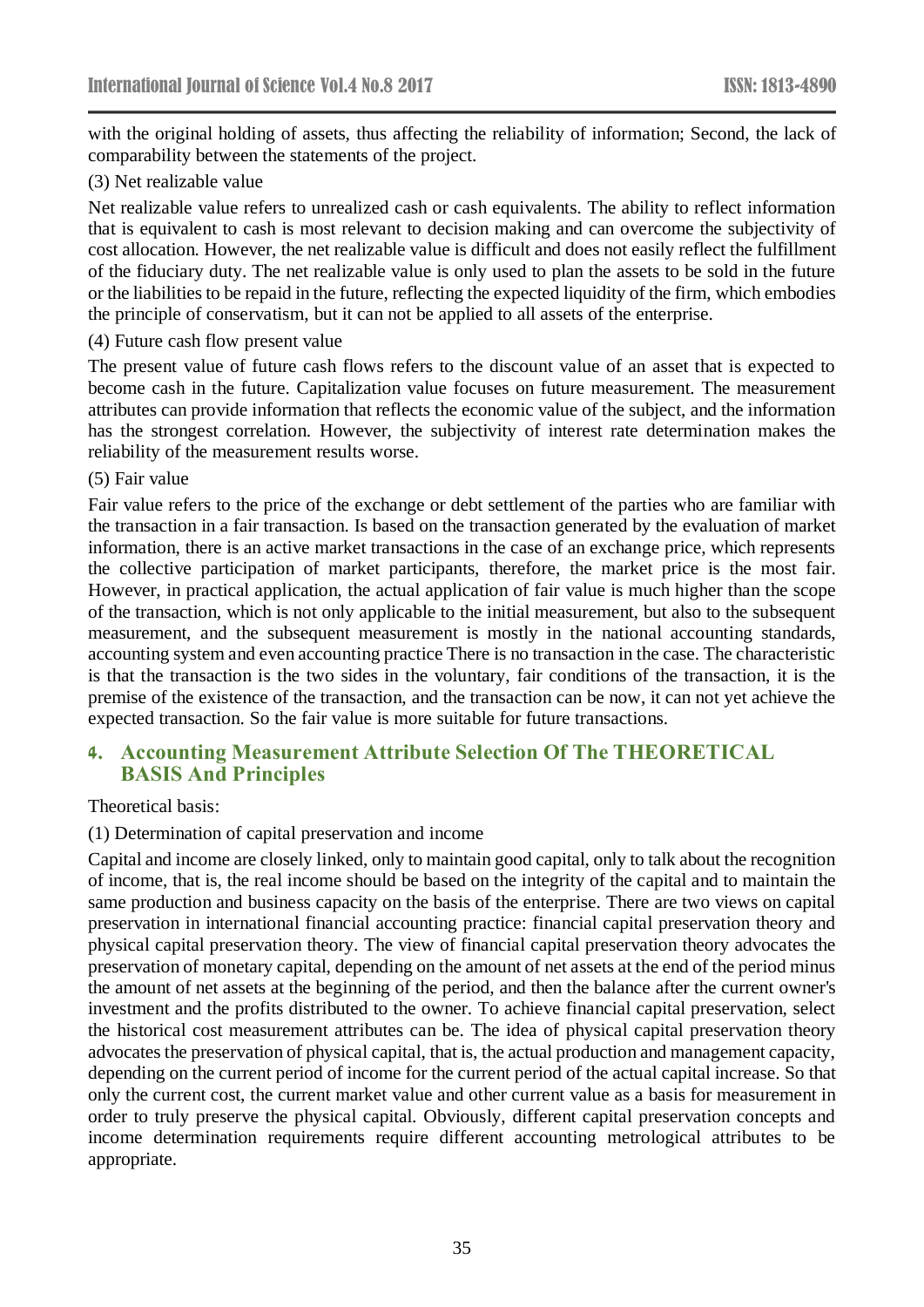(2) Accounting information quality requirements

The direct reason for choosing the measurement attribute is that the accounting is an information system whose main function is to provide information to the users of the accounting information. The users of the accounting information are not accounting experts. They are most concerned with the quality of accounting information. From the point of view of providing useful information for decision-making, the relevance of information quality is the primary feature. In today's risky and uncertain economic environment, investors and managers are most concerned with the real value information needed in decision making, rather than Historical cost data, the information required must be of predictive value, feedback value and timeliness so as to avoid or reduce investment and credit risks and uncertainties due to decision-making errors. Therefore, the relevance of accounting information quality requires the use of current value or capitalization value as a measurement attribute. However, from the perspective of fiduciary duty, the use of historical cost measurement attributes as the best choice, because it reflects the financial situation and business results of the most objective, reliable, well documented, impartial, can be better to all Reflect the fulfillment of the fiduciary duty and the responsibility for the relief of management.

# **5. Selection Of Measurement Attributes Should Follow The Principles**

Choice is a trade-off in the process of weighing the pros and cons. Each measurement attribute has its own advantages and disadvantages, while enjoying its advantages, we must bear and try to overcome its shortcomings. Therefore, in the choice of measurement attributes, we should follow the following principles:

(1) Trade-off between relevance and reliability

The factual basis and decision-making value of the choice of accounting metering attributes The degree of emphasis on reliability and relevance is different for both the historical cost, the current cost, the net realizable value, the future cash flow present value and the fair value. Will choose a different measurement attributes.

(2) The selected accounting method has sufficient operability and realistic possibilities

Accounting measurement as the theoretical basis of accounting practice, we must take into account the measurement attributes and the resulting accounting measurement methods in practice has a certain degree of operability. Able to master the accounting staff and does not affect the timeliness of providing information.

(3) Follow the principles of cost-effectiveness and importance

Whether the marginal benefit is greater than the marginal cost, that is, whether the benefits available to the information provided by the measurement model are greater than or can compensate for the cost of the cost of providing information so as not to suffer.

(4) Consider the level of information users

The selected measurement attributes must be acceptable to the majority of accounting personnel, practical. If the level of the development of the accounting system itself is different, the quality of accounting personnel is low, it is impossible to require the use of complex measurement attributes and measurement methods in accounting practice. Inventories, fixed assets and intangible assets are measured at the net realizable value as the reference measure. The transactional financial assets, the financial assets, the financial assets, the financial assets and so on, Non-monetary asset replacement, debt restructuring and other specific business in the fair value of the property measured. With the development of social economy, the continuous improvement of measurement technology, a variety of accounting measurement attributes will be more reasonable coexistence, will meet a variety of accounting information users diversified needs.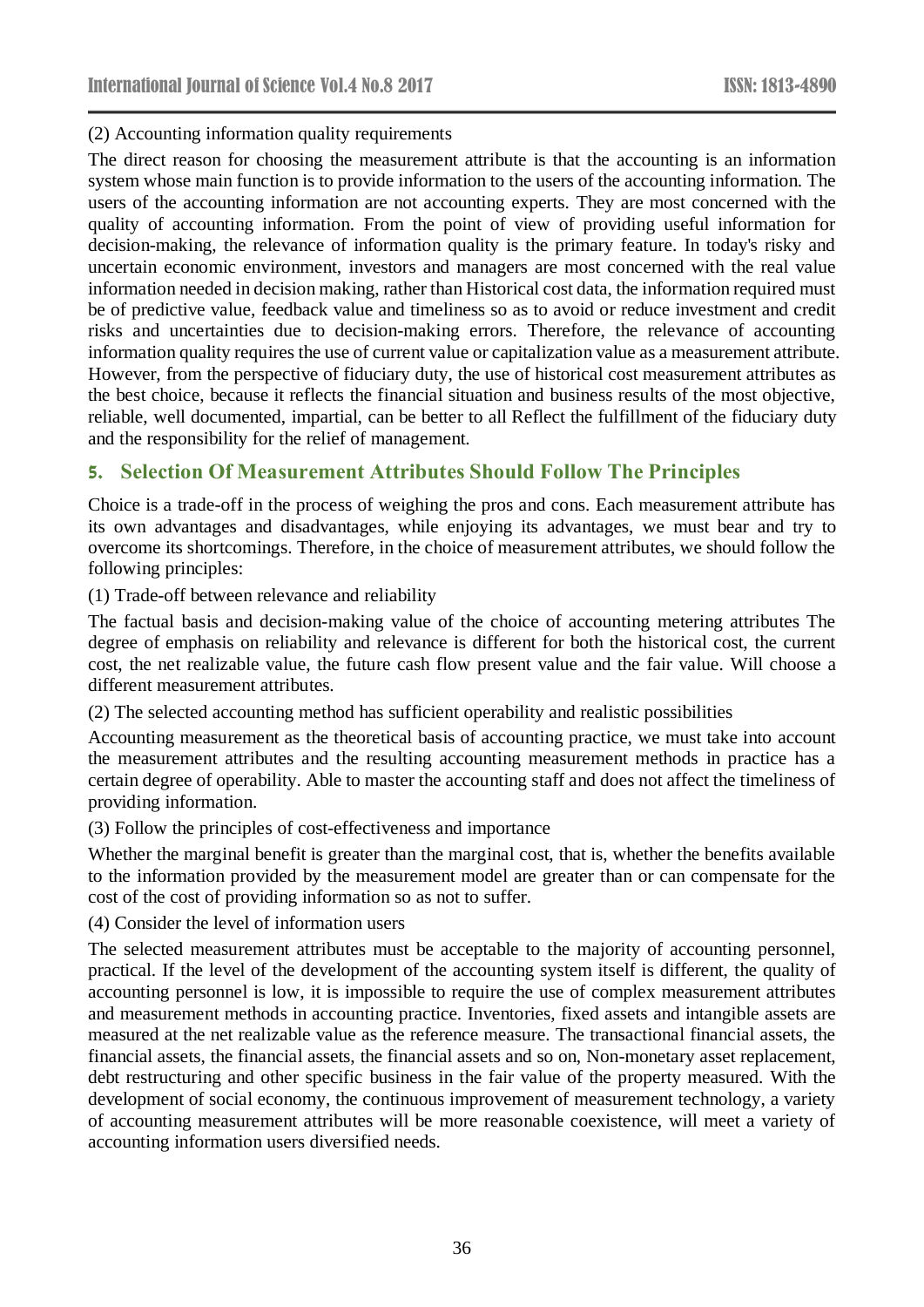### **6. On The Fair Value Measurement Issues**

#### (1) The theoretical basis of fair value measurement

The purpose of the financial report is the purpose of the financial information provided by the enterprise, which is the highest level of the financial conceptual framework or the basic accounting standards of our country, and plays a guiding role in the development of financial accounting and normative development. The goal of the financial report is the theoretical starting point of the fair value measurement. Generally speaking, there are two views on the financial reporting objectives, namely, the concept of fiduciary responsibility and decision-making useful view. The early financial reporting objective was the fiduciary duty concept, which was at the time of the origin and prosperity of the corporate system, and the separation of the ownership and management of the company's property. The company operator needs to report the fulfillment of the fiduciary duty to the shareholders on a regular basis. The way of reporting is to prepare the financial statements. The main view of the company's past business results is that the historical cost measurement attribute is more in line with the fiduciary duty. With the development of capital market, the exchange and circulation of equity become more and more common, the emergence of trading platform is also conform to the needs of the development of the situation, the company's owner is no longer a simple minority shareholders, most of the investment from the market , Investors through the company's financial report, understand the company's business situation, so as to make their own decisions. Changes in the environment have led to changes in the objectives of the financial report, making the objectives of the financial report from the fiduciary duty to the decision-making useful view. In the decisionmaking useful view, the financial report users from the market, which requires the preparation of financial statements for the entire market investors, rather than simply for the company's internal minority shareholders, fair value measurement attributes clearly meet this requirement, the market Of the investors are not concerned with the historical costs of the company's assets and liabilities, the amount of capital and liabilities initially measured when they are of little use and have little impact on their decision-making, and they are more concerned with the current value of assets and liabilities The Assets and liabilities are measured at fair value, and at the same time means that the company is at risk of changes in the price of assets and liabilities. Any business activity of the company can be seen as an investment activity that is part of the company's management. There is no significant difference in historical cost and fair value measurement only in a relatively stable economic environment and market environment.

(2) The relationship between fair value measurement and monetary measurement

One of the four basic assumptions of accounting is monetary measurement. Currency measurement refers to the accounting entity in the financial accounting to confirm, measure, record and report in monetary dollars, reflecting the accounting entity's production and business activities, money is used as a trading medium, storage value and accounting unit of a tool is specialized Special goods that act as general equivalents in the exchange of goods and services are material attachments and symbolic appendages of people's commodity values. Money is the general equivalent of goods, is a measure of the value of the general commodity value of a common measure of an economic activity itself and an element itself, the simple use of text measurement is the most real and reliable, such as ten tons of coal, nothing more than the balance sheet On the record ten tons of coal more reliable, but this measurement is clearly not additive, nor comparable, unified currency measurement to solve this problem. The definition of fair value in China's accounting standards refers to the price paid by a market participant in the orderly transaction in which an investor can receive or transfer a liability. Here the fair value is defined as a price, monetary measurement is essentially fair value measurement, monetary measurement in a sense that is the initial fair value measurement. Historical cost is the most traditional accounting measure attribute, which is the exchange price that the buyer and the seller voluntarily reached when the transaction or matter occurred. The historical cost is the fair value of the transaction.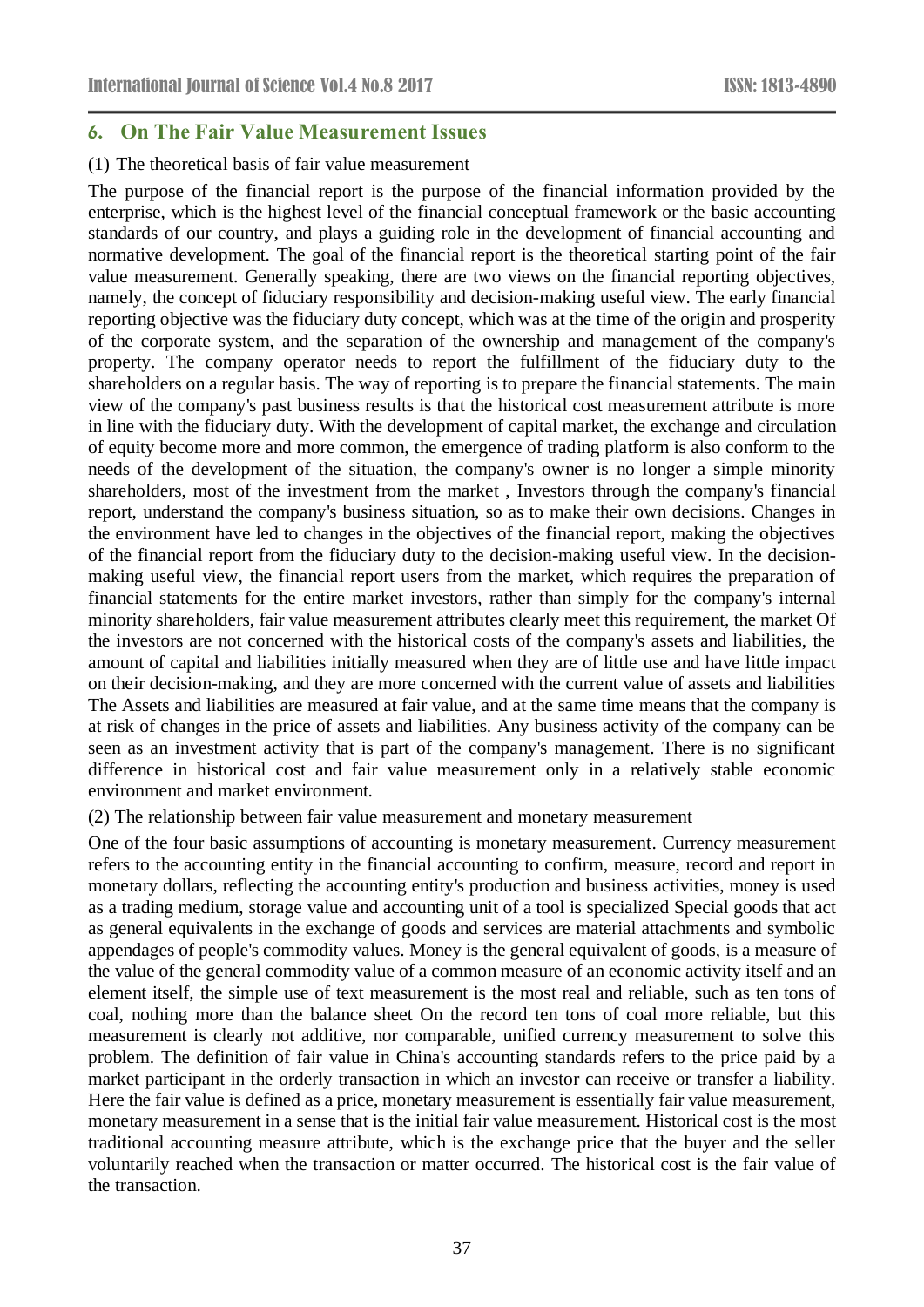## **7. Discussion On Fair Value And Relevance**

(1) Relevant requirements the accounting information provided by the enterprise should be related to the economic decision-making needs of the financial users of the financial report, and help the investors and other financial reporting users to the enterprise. Present and future situation to make an evaluation or prediction. under certain circumstances. Internal management and external investors may not be the same information, external investors may be more concerned about the value of the current assets and liabilities of the enterprise, and the internal management of the enterprise, sometimes concerned about the fair Value is meaningless, the enterprise is concerned about the value of assets for the enterprise, especially for the production of fixed assets, the price fluctuations on the enterprise is basically meaningless, as long as the business continues to operate on the balance sheet Numbers are of little significance to internal decision makers, which means that there may be inconsistencies in the information needed by the business operators and investors on the market, so the relevance is out of the question, and information about external investors For the management of the enterprise may be irrelevant information.

(2) Fair value measurement can reflect the real situation of the economic status of the enterprise at the balance sheet date

The balance sheet is an accounting statement that reflects the financial status of an enterprise on a particular date. The purpose of the enterprise's balance sheet is to reflect the assets, liabilities and owner's equity and its structure, Information users to assess the quality of corporate assets and shortterm solvency, long-term solvency and profit distribution capacity. Since the balance sheet is a financial condition that reflects a specific date (balance sheet date), assuming that the firm's assets and liabilities are able to find the corresponding capital market, then the fair value of the enterprise assets and liabilities can be observed directly , So fair value measurement is clearly more than the historical cost measurement more in line with the balance sheet requirements.

(3) The essence of accounting measurement is to record the past or now, the future?

The most primitive of the most basic functions of financial accounting is to reliably record the production and business activities that occur in the enterprise, which requires the enterprise to change the resources and obligations of the enterprise arising from the past transactions and events for the purpose of recording and reporting, mainly reflecting the past economic results. This is from the definition of assets and liabilities can be seen, such as the definition of assets is that the assets of the past transactions or events formed by the enterprise owned or controlled, is expected to bring economic benefits to the enterprise resources, The matter of the past. The development of any subject is to conform to the development of the objective social environment, the natural selection of the fittest, the survival of the fittest, the evolution of the creatures so that the development of the discipline is the same, and only adapt to the changes in the external environment, of the extension, it will not be social out. Accounting development to the present stage, has been from the initial accountant to the present both a certain management functions, the past accountant Mr. era, accounting staff only need to record the transaction has occurred, accounting is only a record of past business activities , So the measurement of property selection of historical cost; the current accounting, the record is only part of the accounting function, if the current accounting or only record this function, then the accounting profession will be eliminated by the computer, as the previous driver is a kind of specialized career, now driving is basically the same as everyone's skills. The change of the times requires that the financial report has sufficient relevance to the future decision, and the fair value has a relatively good correlation with the historical cost, but under the condition of underdevelopment of the capital market, the fair value is more based on the subjective judgment and estimation on the basis of, there is a large risk and uncertainty. The fair value describes the price of an asset or liability of a firm on a given date, reflecting the fact that management now makes some kind of economic decision on the future based on that information. So accounting is recorded in the past, reflecting the present, and can predict the future according to the current information.